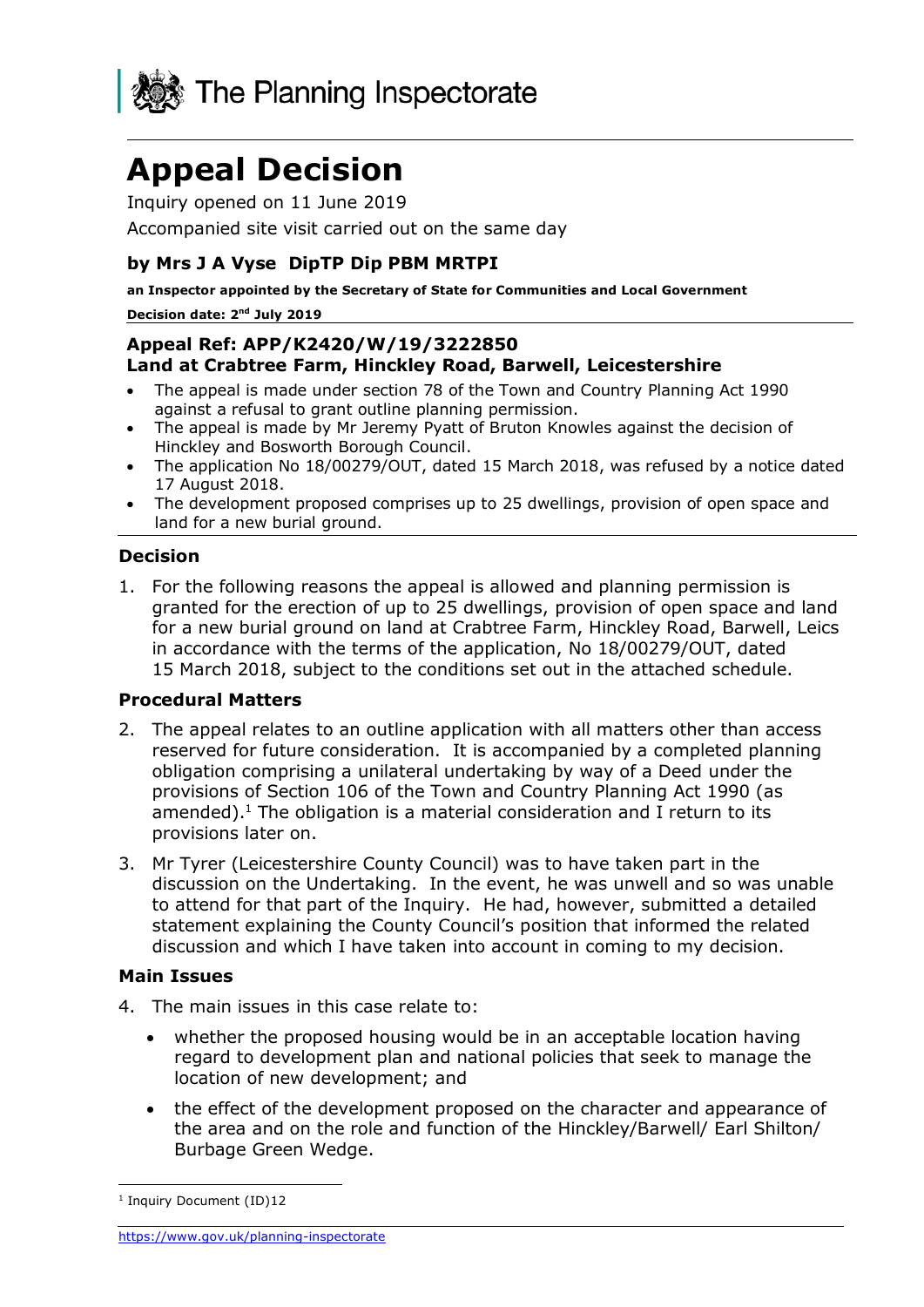# **Reasons for the Decision**

- 5. At the time the planning application was determined, the Council maintained that it could demonstrate a five year supply of housing land. By the time of the Inquiry, however, its position had changed. At the end of the Inquiry it was agreed that the supply was somewhere between 2.94 years (the appellant's position) and 4.15 years (the position of the Council).<sup>2</sup>
- 6. Much of the difference in the figures relates to a difference in approach as to whether a number of the supply sites should be considered as deliverable or not having regard to the definition set out in the Glossary to the latest iteration of the National Planning Policy Framework (the Framework). For the appellant, it was maintained that there is nothing in the Glossary definition that indicates that there is some further category of site additional to the two set out after the words '*In particular*' at the start of the second sentence. For the Council, it was argued, having regard to advice in the Planning Practice Guidance<sup>3</sup> and a Court of Appeal judgement<sup>4</sup> that it made no sense for instance, to exclude sites with resolutions to grant permission, or to ignore sites where a developer has confirmed an intention to submit a reserved matters application after the base date for calculating the supply – in essence, it was argued that there is no reason to exclude a 'residual' category of sites and that there is no case, in law, for an artificial cut-off date for obtaining relevant evidence.
- 7. However, as was agreed during cross-examination, even on the Council's best case, a supply of 4.15 years represents a significant shortfall. It was also a matter of agreement between the parties that significant weight should be attributed to a shortfall in supply anywhere between the two values put forward. On that basis, it is not productive in the context of this appeal to examine the detail of the supply.
- 8. I recognise that there has been no significant under-delivery of housing in recent years when measured against relevant requirements. It was also confirmed that, in granting planning permissions on sites outwith development boundaries, the Council has been applying its policies flexibly in order to ensure that its housing supply has remained strong. Indeed, as much was recognised by Inspector Robins in his Decision in relation to an appeal on a site to the south of Barwell.<sup>5</sup> Be that as it may, the Council now finds itself in a position where it cannot currently demonstrate a five year supply of housing land against its current requirement of 480 dwellings per annum. As a consequence, whilst the extent of the shortfall remained a matter of dispute between the parties it was common ground that, with regard to paragraph 11 of the Framework and its associated footnote 7, the housing land supply position on either case means that the policies which are most important for determining this application are to be considered out-of-date, thus engaging the so-called tilted balance.

# *Location of the Development*

9. The Hinckley and Bosworth Core Strategy (2009) sets out a broad settlement hierarchy, with the majority of new housing development to be accommodated in and around the Hinckley sub-regional centre where there is a concentration

<sup>-</sup>2 ID8

<sup>3</sup> Reference ID: 3-048-20180913 and Reference ID: 3-030-20180913

<sup>4</sup> *St Modwen Developments Ltd v SoS [2017] EWCA Civ 1643*

<sup>5</sup> Appeal Ref APP/K2420/W/17/3188948 DL paragraph 87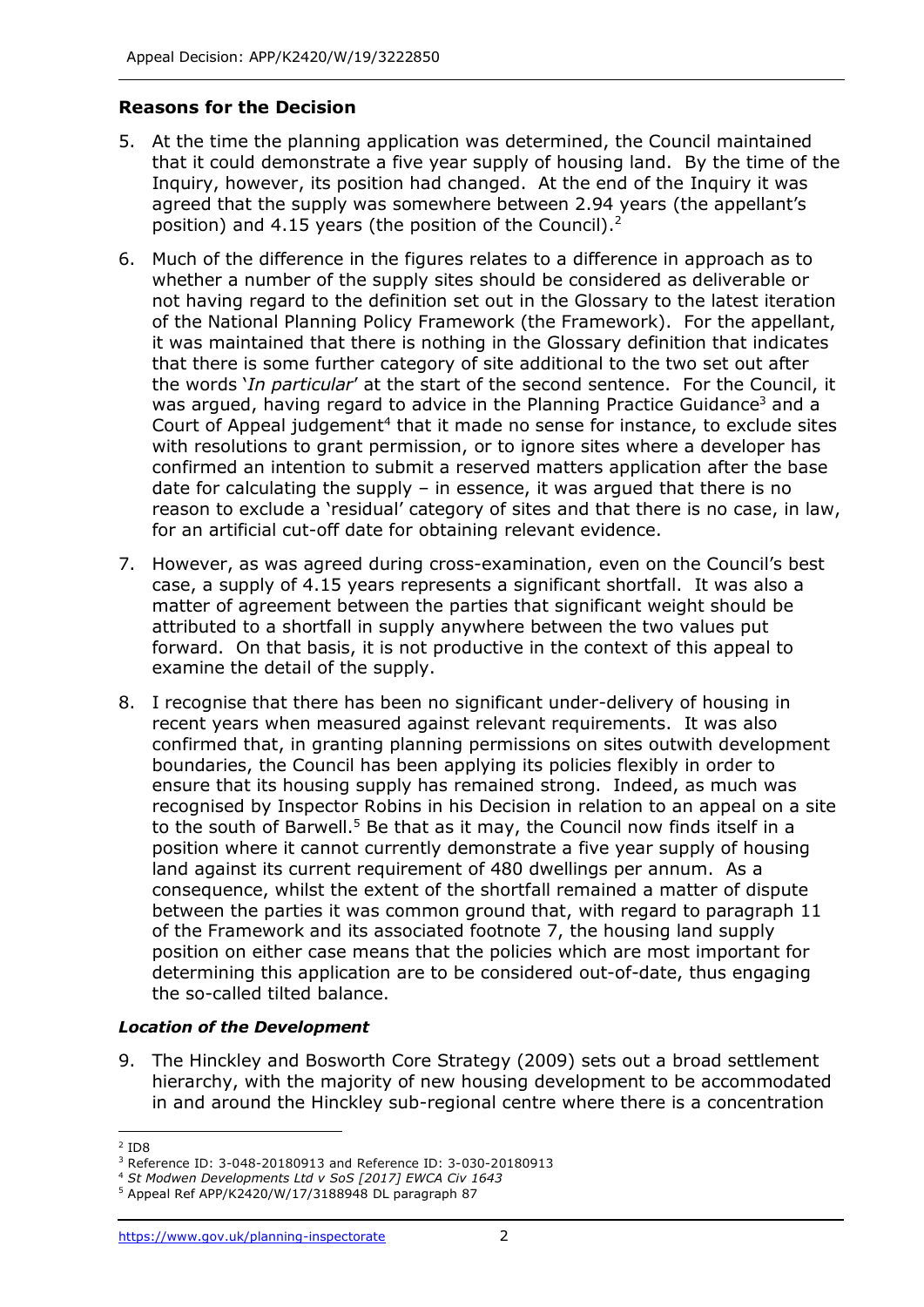of services, where accessibility can be maximised and modal choice is available, plus two Sustainable Urban Extensions (SUEs) one of which is at Barwell, with Barwell being identified as an urban area. Paragraph 4.5 of the Core Strategy acknowledges that in order to accommodate the housing requirement it may be necessary to review settlement boundaries through the Site Allocations and Development Management Policies DPD (2016) (DPD).

- 10. The appeal site is not allocated for development in the DPD. It lies adjacent to but outside the settlement boundary for Barwell as currently defined and thus, for planning policy purposes, lies in the open countryside. It is also within a Green Wedge as defined by the development plan. However, the parties are agreed that the appeal site is in an accessible location, close to the settlement with easy access to the facilities and services that future residents would require on an everyday basis. I have no reason to take a different view. It was also accepted by the Council at the Inquiry that, going forward, some further development would have to take place outside the development boundaries as currently defined in order to meet its housing needs.
- 11. In light of its accessibility and the Council's current housing land supply position, and subject to my findings below in relation to the effect of the development proposed on the character and appearance of the surrounding area and on the role and function of the Green Wedge I consider that, in principle, this could be an acceptable location for development.

# *Character and Appearance/Green Wedge*

- 12. It was no part of the Council's case that the proposed burial ground would harm the character and appearance of the area or have an adverse impact on the role and function of the Green Wedge. Indeed, policy 6 of the Core Strategy specifically cites burial grounds as being an acceptable land use within the Green Wedge. On that basis, the thrust of what follows focusses largely on the residential element of the appeal scheme.
- 13. The 4.35 hectare appeal site is relatively flat and comprises three rectilinear fields that extend back from the southern side of Hinckley Road. It adjoins the defined settlement edge along the eastern and northern site boundaries and is currently in use as grazed pasture, enclosed and divided by mature hedgerows and hedgerow trees that delineate the historic field pattern.
- 14. Neither the appeal site itself, nor the land that surrounds it, is subject to any national or local landscape designation. Whilst I am in no doubt that the landscape is valued by local residents, it was a matter of agreement between the parties that it is not a valued landscape in the terms of paragraph 170 of the Framework. On the evidence before me, I have no reason to come to a different view.
- 15. In terms of landscape, the historic field pattern, which also contains remnants of ridge and furrow, could be reflected through retention of the internal hedgerows, a matter that could be secured by condition. I am also mindful that the existing landscape heritage interest is not readily appreciated from outwith the site, even at close proximity and that better examples of ridge and furrow are to be found in the fields to the east of St Mary's Avenue. Nevertheless, the residential element of the development proposed would clearly have a permanent adverse impact on the landscape character of the appeal site itself, replacing small-scale pastoral fields on the settlement edge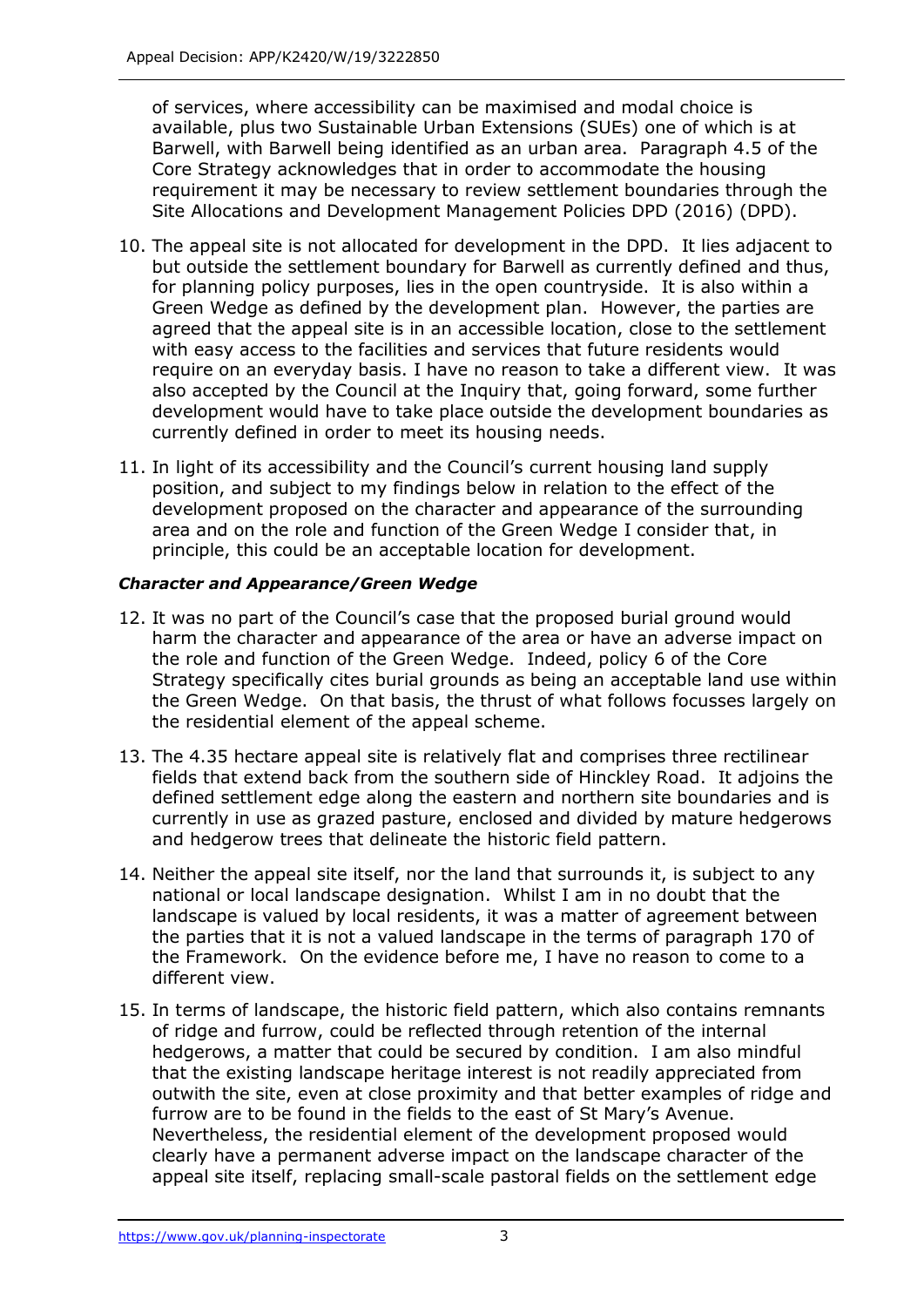(a key sensitivity of this landscape character area $6$ ) with built form. However, as confirmed by the Council's landscape witness, although the effect would be adverse it would, subject to retention and enhancement of the boundary vegetation, be localised in extent.<sup>7</sup> I agree  $-$  the appeal site has a high degree of visual enclosure, being contained within a network of generally unmanaged mature hedges, hedgerow trees and some individual mature trees. In my view, the degree of containment is such that the site is almost completely separate physically, visually and perceptually from the wider open landscape beyond, which is defined by large open fields bounded by low hedgerows and post and wire fencing.<sup>8</sup>

- 16. In terms of visual impact, this is not a remote area, the character of the countryside here being influenced to some extent by its proximity to the adjacent urban area of Barwell, with Hinckley Road being one of the main routes into Barwell. Properties on the opposite side of Hinckley Road to the appeal site extend as a linear ribbon of development to the west, well beyond the western boundary of the appeal site, towards the junction with Ashby Road. The allocated Barwell SUE lies behind those properties.
- 17. I also saw that existing development on this southwestern edge of Barwell forms a relatively hard edge to the settlement here, abutting the adjacent fields, including those of the appeal site. The existing houses are readily apparent, for instance, on the footpath approach across the fields to the south. The adjacent housing is also clearly perceived from within the site itself, where it butts right up to the eastern boundary, although I recognise that the appeal site is not accessible by the public and so the juxtaposition of the housing with the site is not seen from any public vantage point. Housing on Hinckley Road also backs onto part of the northern site boundary. In contrast, the existing vegetation around the appeal site, together with adjacent copses, provides a soft edge that largely screens views of the existing properties, with no obvious long or middle distance views into the site, particularly into the eastern part of the site on which the residential element proposed would be located (as secured by one of the suggested conditions).
- 18. Even in winter months,<sup>9</sup> the residential development would, if contained within the eastern part of the appeal site, generally only be perceived from within the appeal site itself, from Hinckley Road at the site entrance, from the ends of Crabtree Road and Powers Road, and from some nearby parts of the local rights of way network. In particular, there would be very little impact in views from the west, since the dwellings would be largely screened by existing/ enhanced boundary vegetation not only along the western boundary of the residential area, but also along the western boundary of the proposed burial ground area.
- 19. I recognise that in views on approach from the south, along the permissive footpath, the development would be less well screened, but it would be seen in the context of the existing development on St Mary's Avenue and Powers Road, with the opportunity to enhance the planted field boundary. Whilst the indicative layout<sup>10</sup> shows buildings close to the boundary here, closer than the existing dwellings, the Council would have control over the final layout of any

 $\overline{a}$ <sup>6</sup> Burbage Common Rolling Farmland as defined in the Council's Landscape Character Assessment (2017)

<sup>7</sup> Appendix 5 to the proof of Kate Ahern (paragraph A5.9)

<sup>8</sup> See footnote 5 above

<sup>9</sup> Photoviewpoints 7 - 11 in the appellant's February 2019 Landscape and Visual Appraisal (LVA).

<sup>&</sup>lt;sup>10</sup> Page 3 of the appellant's LVA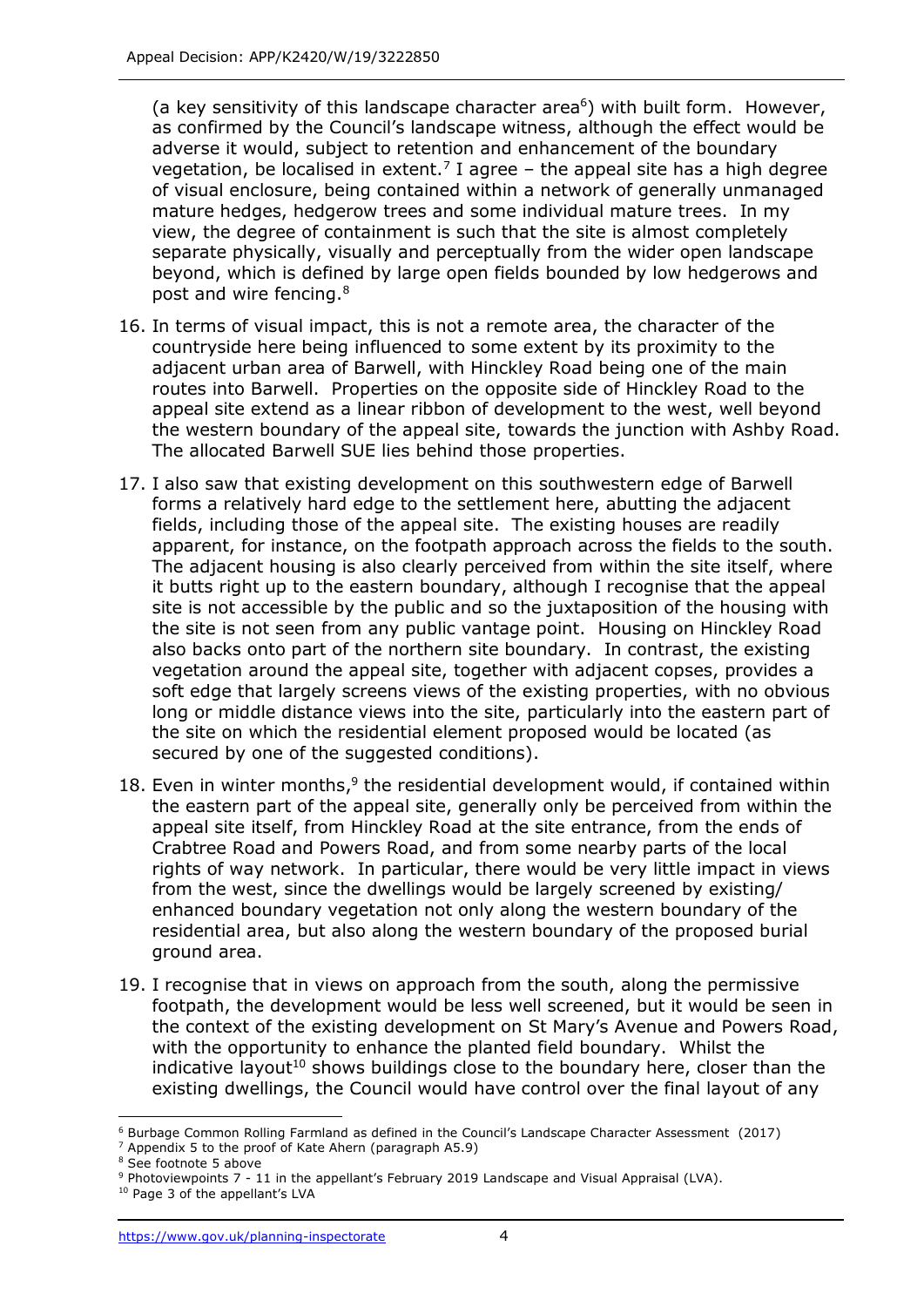residential scheme and could ensure that built form was kept away from the boundary and that boundary planting was reinforced. Even if some of the boundary vegetation transpires not to be in the control of the applicant (a concern of the Council) there is plenty of scope within the site boundaries for significant planting, as agreed by Ms Wilkinson in cross-examination.

- 20. Subject to conditions to secure the retention and enhancement of existing boundary vegetation both around and within the site, and confining residential development to the eastern part of the site<sup>11</sup> (all of which matters can be secured by condition were the appeal to succeed) I am satisfied that whilst the development would cause some visual harm, it would not be unduly intrusive and it would not necessarily appear out of place or incongruous in its context.
- 21. As confirmed in the related Statement of Common Ground, the Green Wedge is not a landscape designation. Rather, its purpose is to protect the separation of Hinckley, Barwell and Earl Shilton, helping to protect their individual identities and provide easy access from the urban areas into green spaces. In order to ensure that the Green Wedge remains or is enhanced as an attractive contribution to the quality of life for nearby urban residents Core Strategy policy 6 encourages uses that provide appropriate recreational facilities within easy reach of the urban population and promote positive management of land. Policy 20 of the Core Strategy also seeks, among other things, to maintain the Green Wedge as it plays an important environmental and landscape protection role.
- 22. Whilst residential development is not listed in policy 6 as a use considered as being acceptable in the Green Wedge, the policy does not necessarily preclude other types of development. Rather, it is to be considered against four criteria: it should retain the function of the Green Wedge; retain and create green networks; retain and enhance public access to the Green Wedge; and should retain the visual appearance of the area. It was no part of the appellant's case that this policy is inconsistent with the Framework.
- 23. In the locality of the appeal site, as illustrated by Plan 10 of the appellant's LVA, the Green Wedge provides physical separation between Hinckley and Barwell in the region of some 430 metres between the properties towards the western end of Hinckley Road (Barwell) and those on Ashby Road (Hinckley) and some 440 metres between properties on Powers Road (Barwell) and Newquay Close (Hinckley) to the southwest. The development proposed would not affect the gap between the existing Hinckley Road/Ashby Road properties. However there would, as a matter of fact, be a reduction in the separation to the southwest of the settlement of some 55 metres, to approximately 385 metres. To that extent, there would be some impact on the function of the Green Wedge. That said, as I saw during my visit, and as shown on photographs in the appellant's LVA, belts of trees along both sides of the A47 (which runs between the two settlements to the south of Barwell) mean that there is very limited intervisibility between the two settlements at these points. Moreover, the smallest gap - some 355 metres between Powers Road (Barwell) and Harwood Drive (Hinckley)- which gap is appreciated from the permissive footpath to the south of the settlement, would be unaffected by the appeal scheme. Consequently, I am satisfied that the role and function of the Green Wedge would not be undermined in any perceptual sense by the development proposed on that approach to the settlement.

j <sup>11</sup> Pursuant to the Landscape Strategy Plan (11976/P13) in the appellant's LVA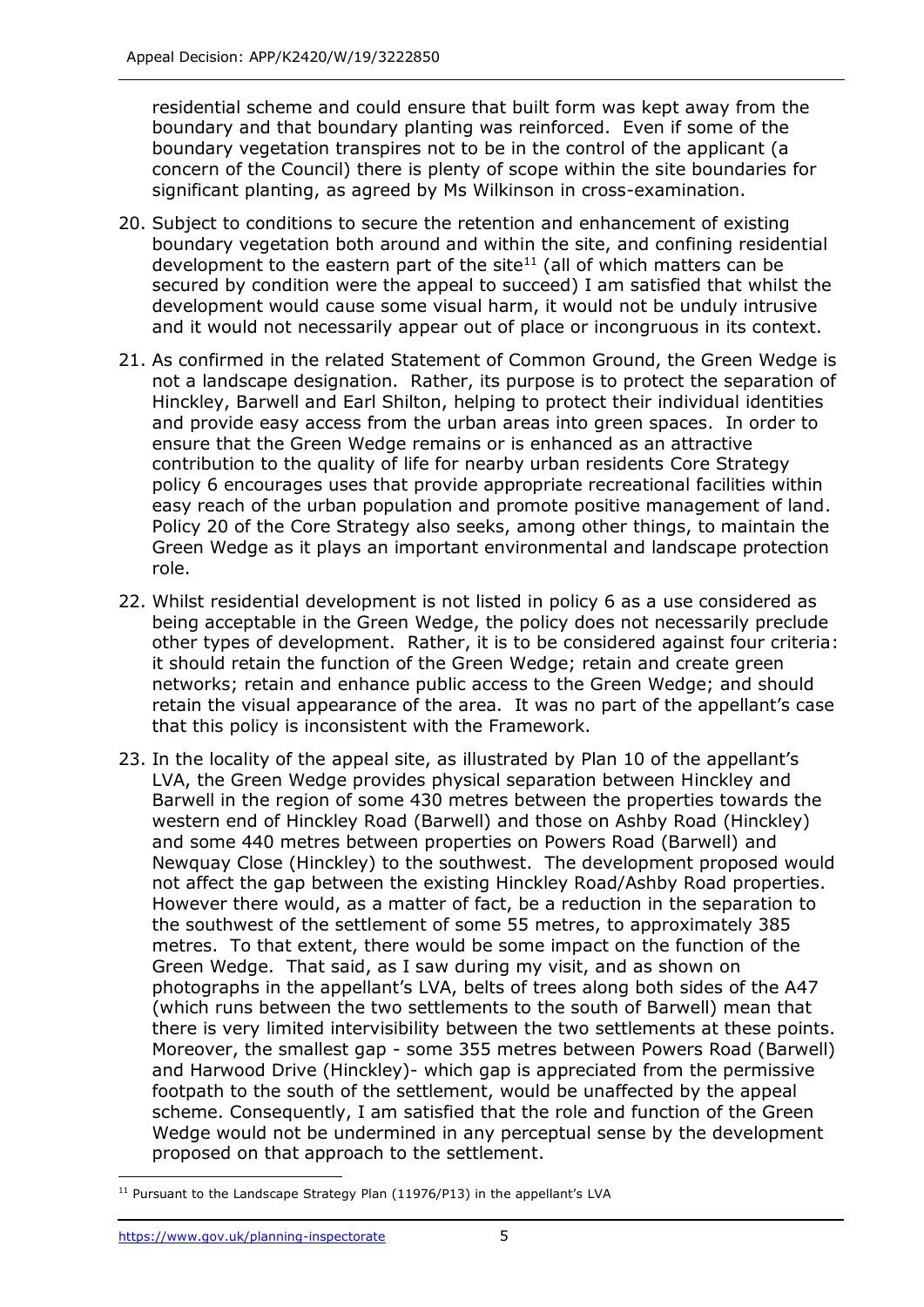- 24. Looking at the other criteria, the development would retain and has the potential to create green networks. In addition, the residential element includes a play area that would be accessible to existing residents. The landscape strategy plan in the appellant's LVA illustrates a path linking the burial ground through the residential element to the proposed play area, shown as potentially being sited adjacent to the existing open space area between Crabtree Road and Powers Road. Whether or not those spaces could be physically linked (and I acknowledge that that would be dependent on the consent of the owner of the adjacent land) the footpath through the burial ground and into the play area within the residential scheme<sup>12</sup> would enhance public access into the Green Wedge compared with the existing situation, where there is no public access to any part of the site. For the reasons set out earlier in relation to visual impact, any harm to the visual appearance of the Green Wedge would be minimal.
- 25. To conclude on this issue overall, the residential element proposed would cause some harm through the loss of a small part of the land of the landscape character type identified. However, given the visual containment of the site, and with the use of conditions to constrain residential development to the eastern part of the site combined with re-enforcement of the existing boundary planting, the development would not be readily perceived in views across the adjacent countryside, including on the approach along Hinckley Road and on the various footpath approaches to this side of the settlement. As such, the harm would be limited. Nevertheless, there would be some conflict with policy DM4 which seeks, among other things, to ensure that development complements or enhances the character of the surrounding area.
- 26. There was some discussion as to whether policy DM4 is consistent with the Framework, inasmuch as it sets out at the start that it seeks to *protect* the intrinsic character, beauty, open character and landscape character of the countryside. However, it is clear that it is protection from unsustainable development that is sought, rather than a blanket protection of all countryside. In that regard, I find no conflict with the Framework, which sets out a presumption in favour of sustainable development. However, the matter of whether a development can be considered sustainable or not is a product of the overall planning balance, a matter to which I return later. The matter of whether there is any conflict with policy DM1 will also depend on the outcome of the planning balance, since it largely reiterates the presumption in favour of sustainable development.
- 27. Although I have found there is unlikely to be any perception of harm to the role or function of the Green Wedge, there would, as a matter of fact, be a physical incursion which would result in some harm, bringing the residential element of the scheme into conflict with policies 6 and 20 of the Core Strategy.

# *Benefits of the scheme*

28. The appeal scheme includes a burial ground. The evidence before me was that the existing burial ground in Barwell is likely to reach capacity in some 2/3-5 years' time. Whilst the appeal scheme is not bound to deliver the cemetery, a burial ground is nonetheless part and parcel of the development for which permission is sought, with the planning obligation ensuring that the land would

<sup>-</sup> $12$  Ibid. A suggested condition in the event that the appeal was to succeed, requires that the Reserved Matters comply with the general principles shown on that Plan.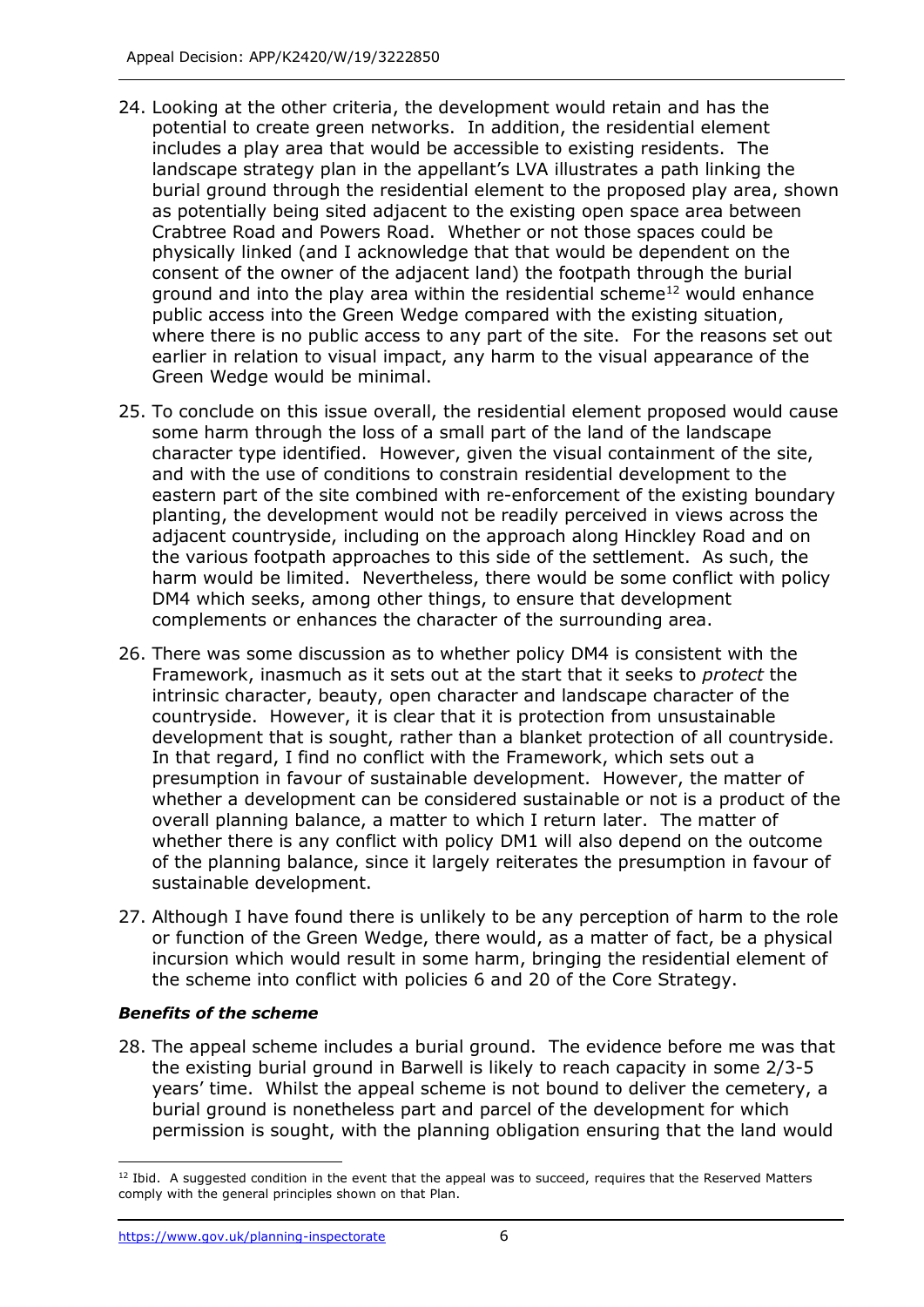be transferred to the Parish Council for the said purpose. In light of the identified need, I consider that the provision of land for a burial ground to be a benefit of the scheme and is a consideration to which I afford modest weight.

- 29. The provision of up to 25 dwellings at a time of pressing need, up to 5 of which would comprise affordable homes, on a site that is conveniently and sustainably located in terms of accessibility to local services and facilities, is a consideration that carries substantial weight.
- 30. In addition, although not quantified anywhere, the development would bring benefits in terms of construction expenditure, employment and consumer expenditure. These economic benefits carry significant positive weight.
- 31. Whilst existing residents would be able to access the proposed open space within the residential development proposed, I am not persuaded that that attracts more than very limited weight. There was no suggestion in the evidence before me, for instance, that there is a shortfall in public open space/play areas in the area.

# *Other Matters*

#### *Local residents' concerns*

- 32. Local residents raised a number of concerns, including effects in terms of highway safety, living conditions, wildlife and flooding.
- 33. The planning application was accompanied by a Transport Statement, the findings of which were not challenged by any substantiated evidence from other parties. The burial ground and the residential element would each be served by a separate dedicated access in the form of simple priority controlled T-junctions with Hinckley Road, each designed in accordance with the highway Authority's design criteria. A study of accident data demonstrates that there are no particular safety concerns on the highway network in the vicinity of the site that warrant mitigation as part of the scheme.
- 34. The residential element of the development scheme is forecast to generate 15- 16 two-way vehicle trips in the AM and PM peak hours, equating to less than one additional trip on the network every four minutes. That level of trip generation would have a negligible impact on the operation and safety of the adjacent highway network, including the junction of Hinckley Road with Ashby Road.
- 35. Although no traffic figures are available for the burial ground, it is reasonably anticipated that a number of funeral goers would potentially car-share. Moreover, burials would be likely to take place outside the peak periods on the highway network, as they would usually follow on from a service, with mourners then attending wakes or going back to the family's house. Car parking would be provided on the site, subject to details that would be secured by condition were the appeal to succeed. I have no reason to suppose in this regard, that an appropriate number of spaces could not be provided, or that mourners would necessarily seek to park on the highway. The Highway Authority is content with proposed arrangements in terms of safety and I have no reason to take a different view.
- 36. There was some suggestion that access to the residential site should be taken off Crabtree Road/Powers Road, both being culs-de-sac that terminate close to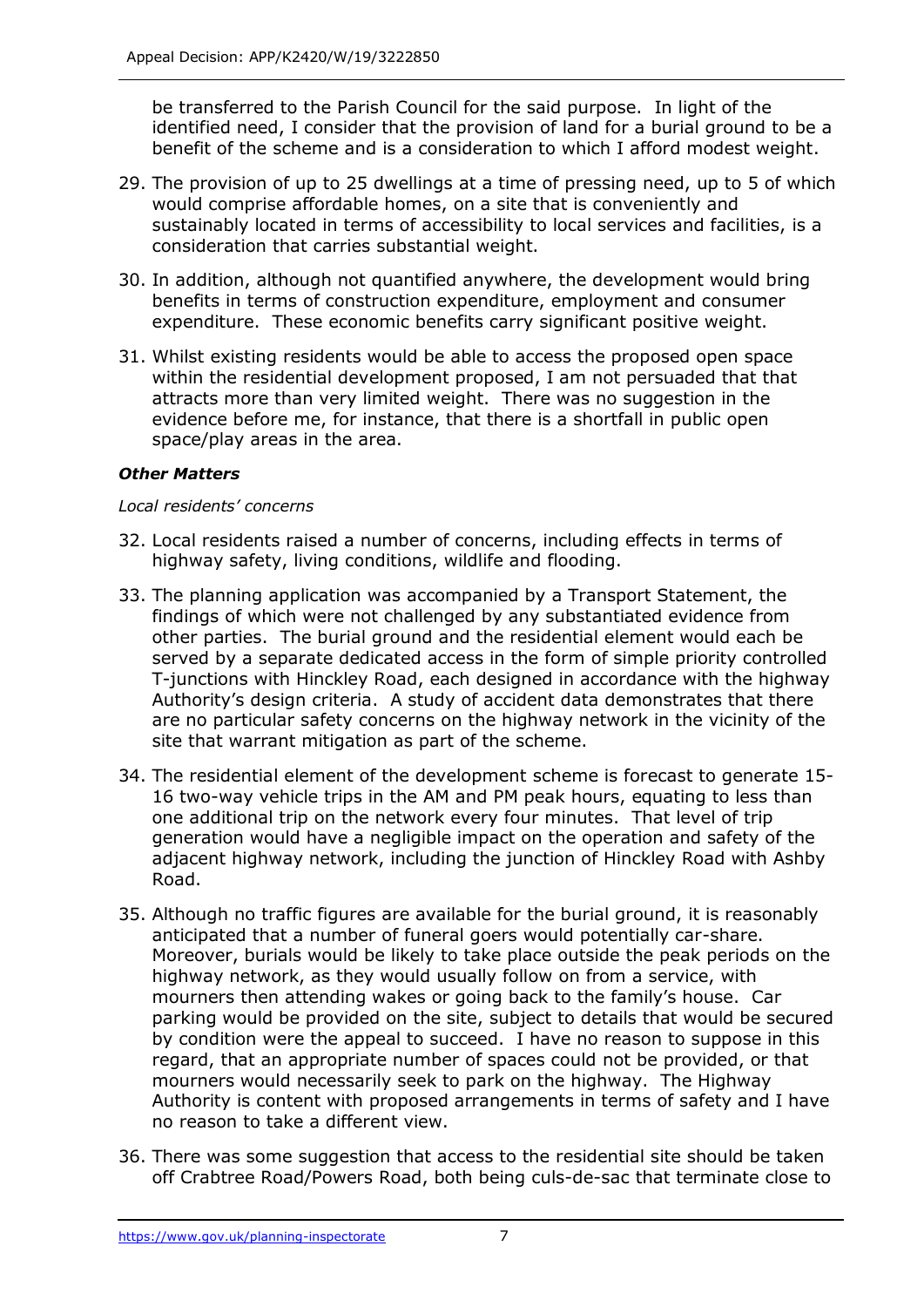the eastern site boundary. However, the red line boundary of the site does not abut directly the highway there. In any event, the proposal stands to be determined on its own merits. As set out above, the development is acceptable in highway safety terms – the possibility of some hypothetical alternative access arrangement is not a material consideration of any weight.

- 37. Local residents also raised concerns about proximity to properties on the opposite side of Hinckley Road with regard to disruption to the use of private access drives and noise and disturbance. The positioning of a priority Tjunction opposite dwellings on a carriageway is a typical feature of many highway layouts. Examples local to the appeal site include the junctions of St Mary's Avenue with Hinckley Road, Moat Way with Mill Street, Crabtree Road and Powers Road with St Mary's Avenue. There is nothing inherently unsafe about such arrangements in this location and there is nothing to suggest that their operation results in significant issues for existing residents. The existing houses opposite the appeal site are set back from the main road, behind front gardens, the distance separation being such that noise and disturbance, including from headlights, would be minimal and does not amount to good reason to withhold permission.
- 38. With regard to wildlife, surveys undertaken for the appellant in February and July 2018 confirm that the site does not contain any habitats or botanical species that may merit designation as a Local Wildlife Site. Moreover, all seven of the tested ponds, including one on the appeal site, returned negative eDNA results for great crested newts. It is therefore unlikely that they would be using the site and surrounding area as a breeding habitat. Subject to conditions, I am content that there would be no material harm to wildlife interests as a consequence of the development proposed. Any wildlife interest could be protected by condition in the event that the appeal was to succeed.
- 39. The application was accompanied by a flood risk assessment. The appeal site lies within Flood Zone 1, with the report demonstrating that, subject to appropriate conditions, the development would not be at significant risk of flooding and neither would it be likely to increase the risk of flooding elsewhere. Whilst local residents refer to a high water table locally, the investigations undertaken suggest that groundwater flood risk is considered to be low for the site. In addition, in relation to the proposed burial ground, a report commissioned by the Parish Council in  $2011^{13}$  confirms that provided the small glaciofluvial deposit located on the northern boundary of the largest of the three fields is avoided, the site is suitable for interment purposes.

# *Planning Obligation*

40. As mentioned at the outset, the appeal is accompanied by a planning obligation in the form of a unilateral undertaking. Together, the Community Infrastructure Levy (CIL) Regulations 2010 (Regulation 122) and paragraph 56 of the Framework set a number of tests for planning obligations: they must be necessary to make the development acceptable in planning terms; directly related to the development; and be fairly and reasonably related in scale and kind to the development. In addition, CIL Regulation 123(3) currently restricts the use of pooled contributions. Should I determine that any obligation provided for does not comply with CIL Regulations 122 or 123 and so attach no weight to that obligation in determining the appeal, then the Undertaking

j <sup>13</sup> Core Document C3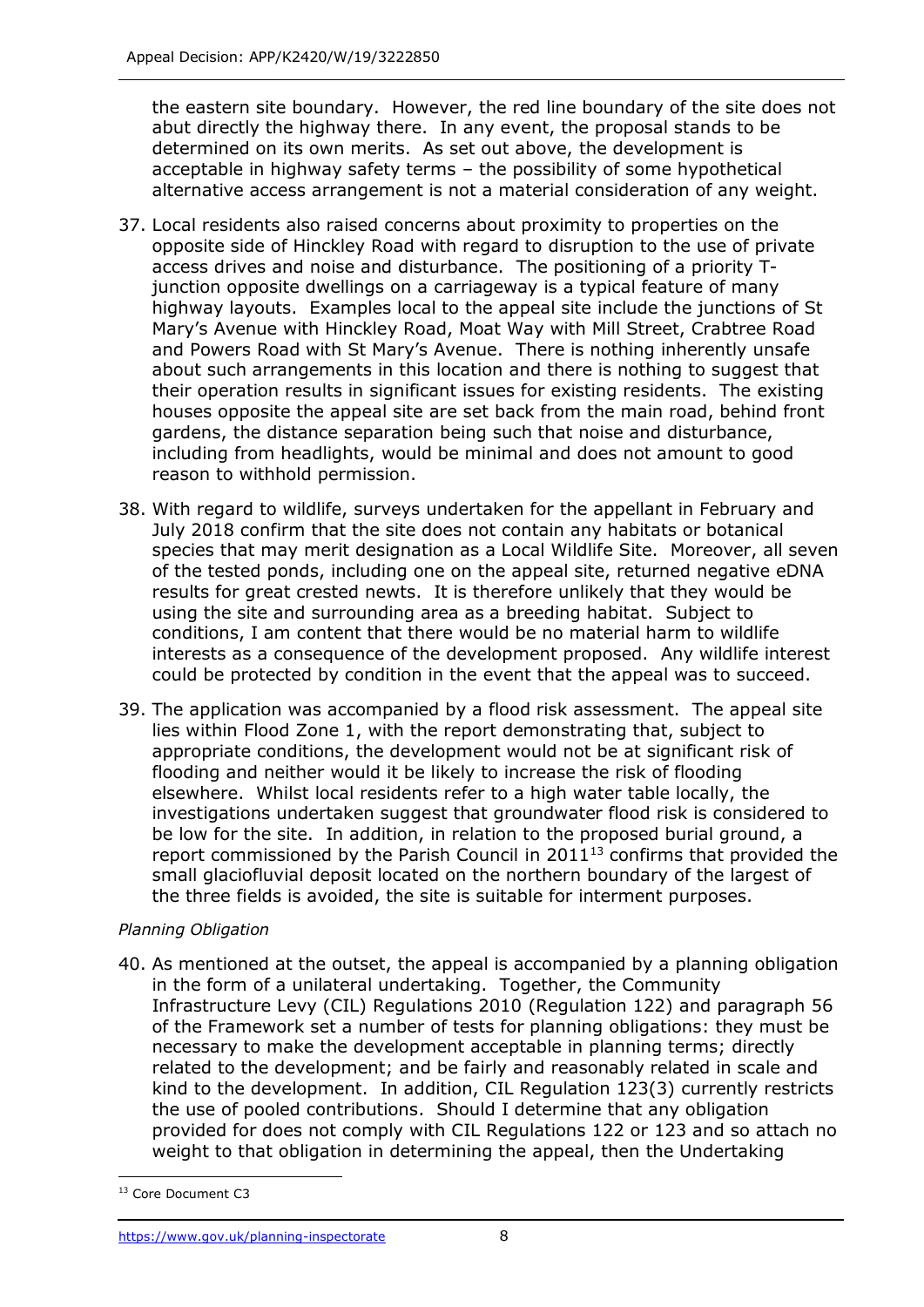includes a provision whereby that obligation would not be enforceable and would cease to have effect.

- 41. Subject to the usual contingencies, the Undertaking sets out covenants that would be imposed on the owners in favour of the Borough Council. It makes provision in this regard, for 20% of the dwellings to be constructed as affordable homes, also stipulating the details of the affordable housing units, phasing and occupancy, mix and location. It also binds the owners to transferring the burial ground area to the Parish Council and to providing and then transferring the on-site open space area to a management company, together with a maintenance contribution or, in the alternative, requesting that either the Borough Council or the Parish Council maintain it. In the latter eventuality, the open space area would be transferred to the relevant authority together with a maintenance contribution.
- 42. Covenants would also be imposed on the owners in favour of Leicestershire County Council, including provision for the payment of a travel pack contribution or, in the alternative, provision of travel packs to future occupiers directly, and for the payment of financial contributions for bus passes, civic amenity, primary education, library facilities and monitoring.
- 43. Both the Borough Council and the County Council submitted CIL compliance statements setting out the justification for the arrangements secured and the contributions sought.<sup>14</sup>
- 44. Although the Borough Council is supportive of the requested bus passes contribution, the appellant contests their provision. The County Council's Planning Obligations Policy Document (3 December 2014) appended to its Statement, sets out that in relation to highways and transportation matters, the type of development that may trigger provision is that which would lead, among other things, to a material increase in traffic on the road network or has inadequate access to walking, cycling and public transport.<sup>15</sup> The undisputed evidence of the appellant in relation to highways matters was that the traffic generated by the development proposed would have a negligible impact on the operation and safety of the adjacent highway. It was also a matter of agreement between the parties that Barwell has a good range of shops, services and facilities, including an infant and primary school, within 1 kilometre of the site, which are accessible by walking and cycling and are sufficient to meet the everyday needs of future occupiers. In addition, employment opportunities are available on an industrial estate just to the north of the site, with higher order shops, services and facilities and employment opportunities, along with secondary school provision, in Hinckley, some 2 kilometres to the south of Barwell. The closest bus stops lie within 200 metres of the site, with services operating for a large part of the day, including weekends, linking to Hinckley and beyond. As such, the site is well situated in terms of convenient access to services and facilities by means other than the private car.
- 45. In light of the forgoing, the development proposed is not one, in my view, that triggers the highway and transportation provisions referred to in the County Council's Document. Whilst I recognise that the Framework requires that

 $\overline{a}$ 

<sup>&</sup>lt;sup>14</sup> The County Council's statement was submitted as a freestanding document by Mr Tyrer. The Borough Council's statement is at Section 10 of the Council's evidence folder.

<sup>&</sup>lt;sup>15</sup> The first 'box' at the top of page 38 in Appendix 5 of the County Council's Statement.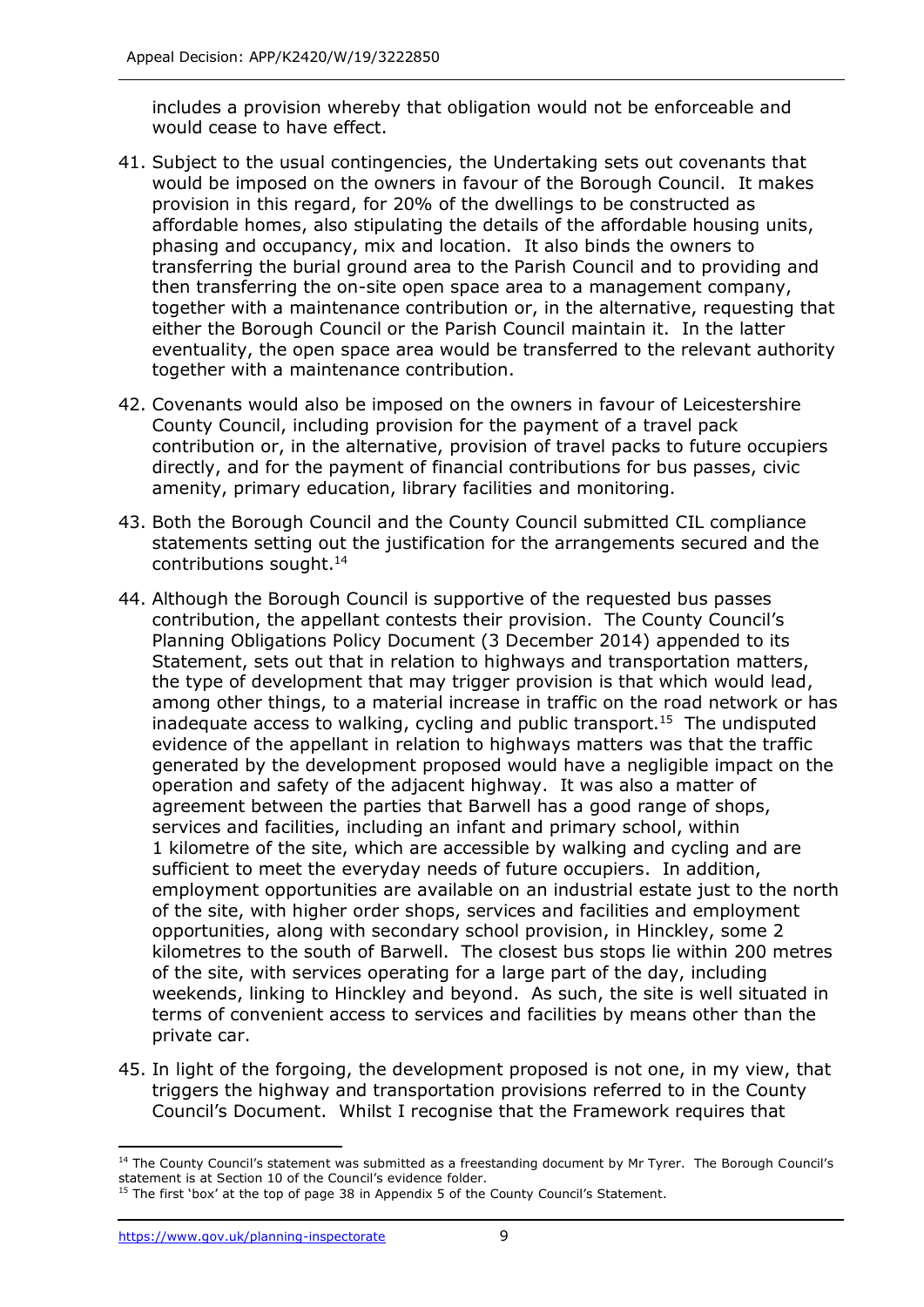appropriate opportunities to promote sustainable transport modes can be/have been taken up, bus pass provision is not necessary in this instance to mitigate any adverse impact of the development proposed. As such, the related contribution does not meet the relevant tests for obligations and I afford it no weight in my determination of this appeal. The same can be said for the provision of travel packs. I recognise that their provision was not contested by the appellant and that they might be desirable in light of the general need to promote sustainable means of transport. However, given the accessibility credentials of the site they are not necessary in this instance and, having regard to the types of development impacts that might justify their provision as set out in the County Council Statement, the related contribution and/or direct provision attracts no weight in my determination of this appeal.

- 46. At the request of the County Council the Undertaking includes a monitoring fee. Section 7 of the Planning Obligations Policy Document refers to monitoring, suggesting that a fee should be levied on every individual contribution/planning obligation. However, that document is post-dated by a High Court judgement which I drew to the attention of the parties during the case management conference.<sup>16</sup> The judgement is clear that there is nothing in statute, regulation or guidance which suggests that authorities could, or should, claim administration and monitoring fees as part of planning obligations. The judge found that an Inspector is entitled to consider that such fees would be met from a Council's core budget. She also noted that the application in that case was 'routine' and for a 'relatively small development' of up to 25 dwellings, and that no individualised assessment of special costs liable to be incurred had been provided by the Council with, for the most part, monitoring being part of the Authority's day to day function. That is a matter of planning judgement.
- 47. At up to 25 dwellings, the scheme before me can also be considered as modest, with nothing to indicate that the housing element would need, for instance, to be delivered in phases. I have no reason to suppose, in this regard, that the monitoring likely to be required would be so exceptional that the payment of a related contribution is needed to make the development acceptable in planning terms and so does not meet the relevant tests. I therefore afford the obligation no weight in my determination of this appeal.
- 48. In relation to other obligations secured, the Borough Council is of the view that the contributions requested by the County Council towards civic amenity provision and library facilities are not CIL compliant, on the basis that any increase in demand would be small given the size of development proposed.
- 49. I recognise that the modest scale of the development means that any corresponding increase in use of the civic amenity site in Barwell would be modest. However, the evidence of the County Council is that the facility already struggles to cope with existing demand, especially at peak times, and that a new canopy is required to facilitate an increase in the waste storage area. To accommodate the increase in demand, I consider that a contribution towards the necessary works is justified in this case, as set out in the County Council's Statement. Only one other contribution has been secured since 2010 towards that specific project.
- 50. In relation to the library contribution, the County Council Statement advises that it would be used to enhance the provision of research and study resources

j <sup>16</sup> *Oxfordshire County Council v SSCLG [2015] EWHC 186*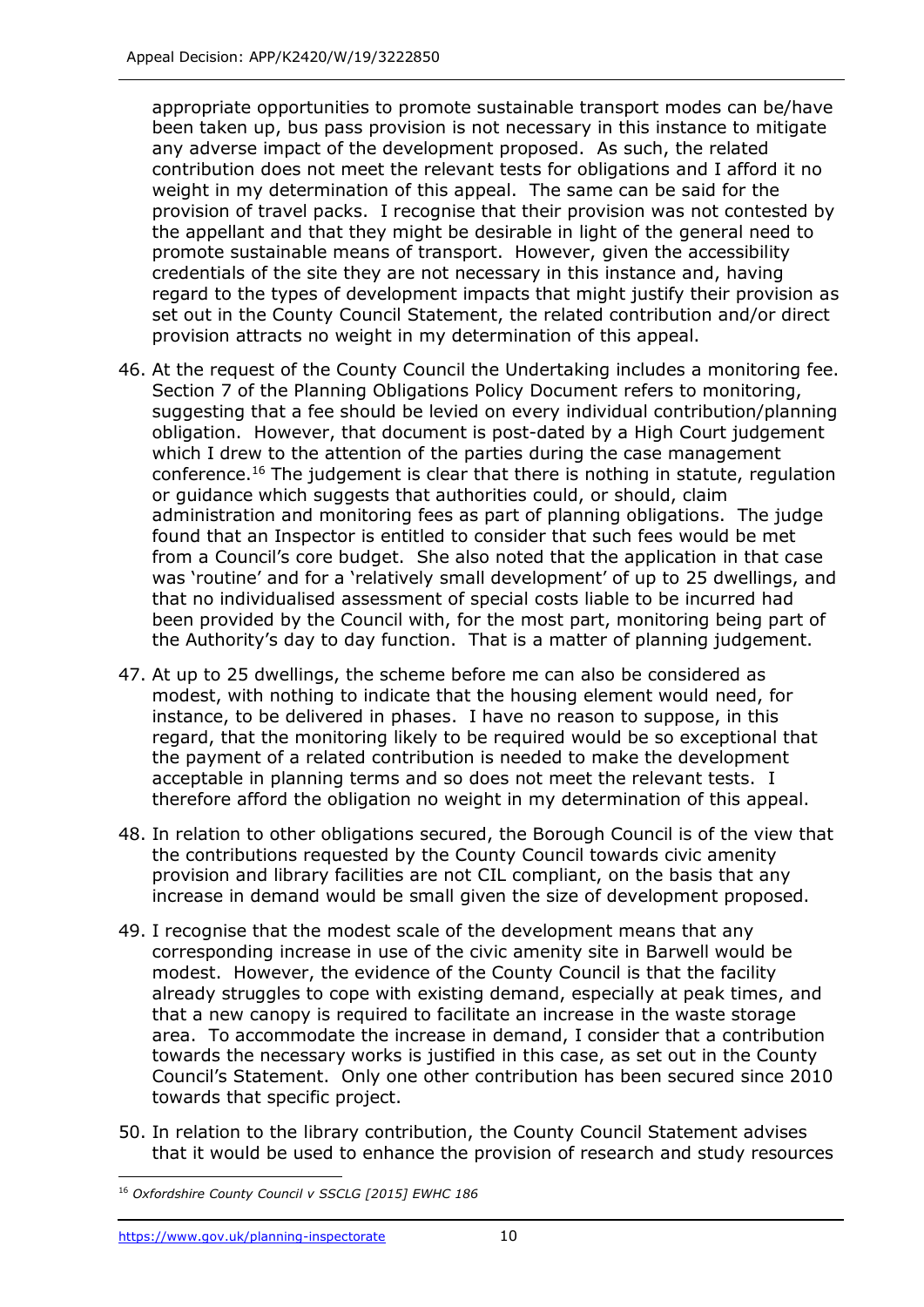at Earl Shilton library. To be justified, a financial contribution must assist in mitigating the impact of unacceptable development to make it acceptable in planning terms - it cannot be used as a tariff on development. Whilst the development proposed would clearly have the potential to increase demand on library services, the evidence before me does not demonstrate that the existing research and study resources are not sufficient to accommodate that, or that there would be any harm in this regard. Accordingly, the requested contribution is not justified and I afford it no weight.

51. The other provisions, namely the provision of affordable housing, arrangements relating to the open space area and the burial ground, and contributions towards primary education are all fully justified as set out in the County Council's submission and the CIL compliance statement and meet the relevant tests. I have therefore taken them into account in coming to my decision.

# **Overall Planning Balance and Conclusions**

- 52. For the purposes of this appeal, the most relevant development plan policies are contained in the Core Strategy and the DPD. Whilst the Council is in the process of preparing a replacement Local Plan, it is still at a relatively early stage such that only very limited weight can be afforded to it. Neither party relied on it in making their respective cases.
- 53. Paragraph 11 of the National Planning Policy Framework recites the presumption in favour of sustainable development, setting out what it means for decision-taking. That is reflected in DPD policies DM1 and, to some extent, in DM4. In relation to applications for the provision of housing, Framework paragraph 11 confirms, through its footnote 7, that the policies most important for determining the application are to be considered as out-of-date in situations where the Council cannot demonstrate a five year supply of housing land. In such circumstances, permission should be granted unless any adverse impacts of so doing would significantly and demonstrably outweigh the benefits.
- 54. There is an agreed significant shortfall in housing land supply. The homes would be located in an accessible location and would bring economic and other benefits. To be weighed against that is the harm that I have found in relation to the character and appearance of the area and to the role and function of the Green Wedge. In my view, that harm would be limited in the wider context and would not outweigh the significant benefits of the proposal, let alone significantly and demonstrably outweigh them when assessed against the Framework as a whole. In these circumstances, I consider that the appeal scheme would comprise sustainable development and the presumption in favour of such, as set out in the Framework, and the development plan, applies. That is a significant material consideration that outweighs any conflict with some elements of the development plan. Therefore, for the reasons set out above, I conclude on balance that the appeal should succeed.
- 55. The circumstances of this scheme are very different from those considered by Inspector Robins in relation to a proposal for up to 185 dwellings on a site comprising a number of fields the southeast of Barwell.<sup>17</sup> In that case, the Inspector concluded that whilst the development would be relatively well contained, the incursion of a large area of built development into the landscape would nevertheless be clearly perceived, eroding its current nature and its role

j <sup>17</sup> APP/K2420/W/17/3188948 Land east of The Common, Barwell.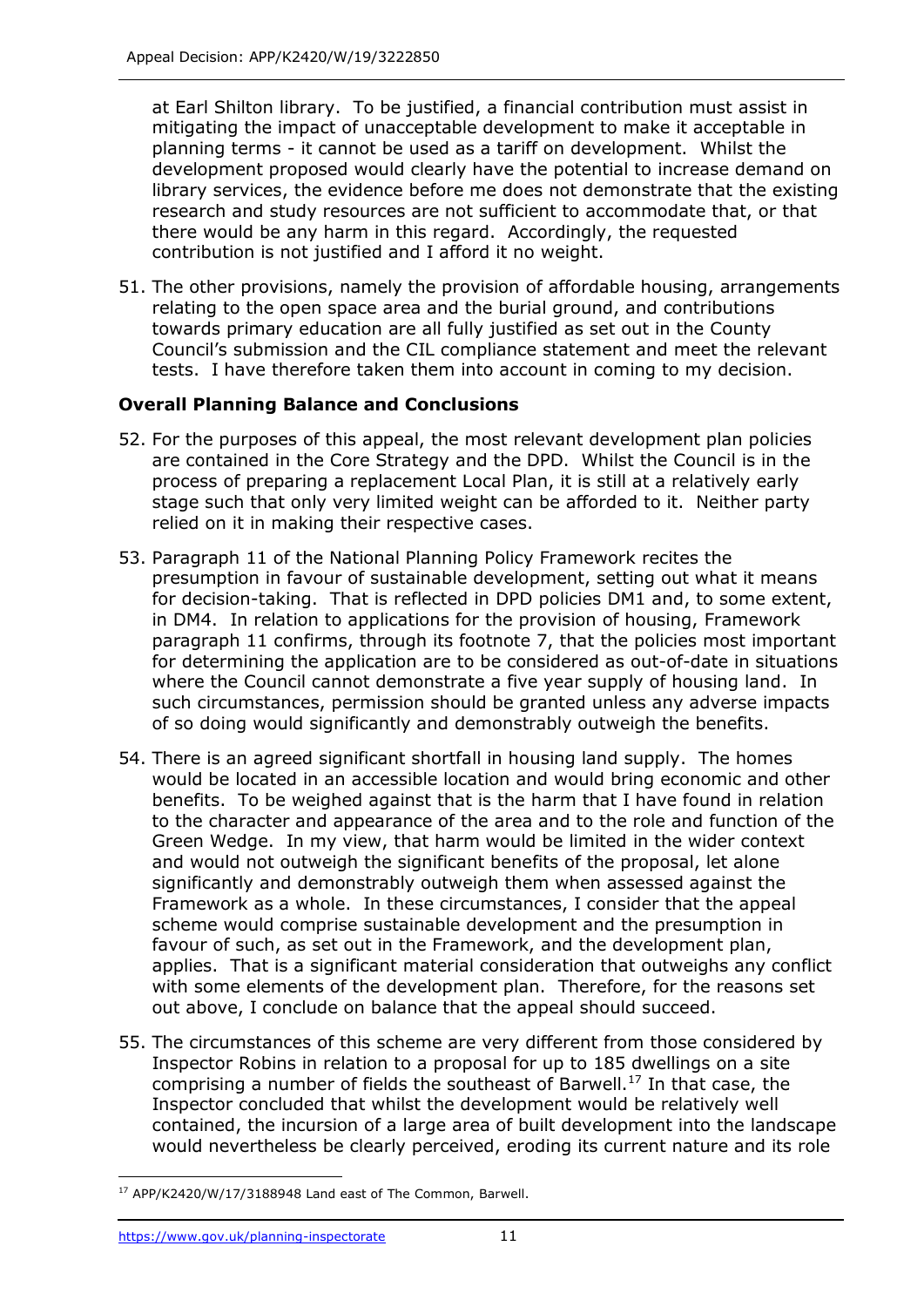in the setting of Barwell, especially when seen from adjacent roads and footpaths. He also found that the development would also represent a significant incursion into the Green Wedge, resulting in a perception of the town extending southwards towards the A47 increasing coalescence and reducing its green lung function. I confirm, in this regard, that I have considered the development before me on its own merits, including the physical context of the site which is very different from that the subject of the earlier appeal.

# **Conditions**

- 56. Possible conditions were discussed in detail at the Inquiry, on a without prejudice basis, in the light of the related advice in the Framework and the Government's Planning Practice Guidance. The conditions and wording set out in the attached schedule reflect that discussion and are based on the wording in Inquiry Document 9.<sup>18</sup>
- 57. Conditions 1, 2 and 3 relate to the submission of reserved matters and commencement of development. The shortened period for submission of the reserved matters and commencement was agreed given that part of the reason to allow the appeal is a response to an identified need to boost the supply of housing in the absence of a five year supply. To provide certainty, it is necessary to identify the plans to which the decision relates, but only insofar as they relate to the matter of access, which is not reserved for subsequent approval (condition 4). Whilst all matters other than access are reserved for further approval, it is necessary for the outline permission to define the maximum capacity of development (5).
- 58. In the interest of protecting the established character and appearance of the area and the role and function of the Green Wedge, it is necessary to ensure that development of the site is in general accordance with the Landscape Strategy Plan (6).
- 59. Conditions 7-16 are necessarily worded as pre-commencement conditions.
- 60. Since the site is likely to be developed in two stages (residential and burial ground) a Phasing Plan is required to ensure that the necessary infrastructure is delivered at an appropriate stage of development (7). Historically, a farmstead occupied part of the site. Taking a precautionary approach, conditions 8 and 9 are necessary to ensure that any site contamination, or the potential for such, is detected and remediated accordingly in accordance with DPD policy D7.
- 61. In order to minimise disruption during construction for local residents and those travelling through the area in the interest of highway safety and to protect the environment, condition 10 secures a Construction Environmental Management Plan, with condition 11 controlling hours of working, in accordance with polices DM7 and DM17 of the DPD. In order to avoid pollution and to prevent increased risk from flooding, condition 12 is necessary to secure details of a sustainable surface water drainage scheme, together with details for ongoing management which are essential to ensure that the scheme continues to perform as intended, in accordance with DPD policy DM 7.

j <sup>18</sup> The numbers that follow reflect the numbering in the schedule below, not the numbering in ID9.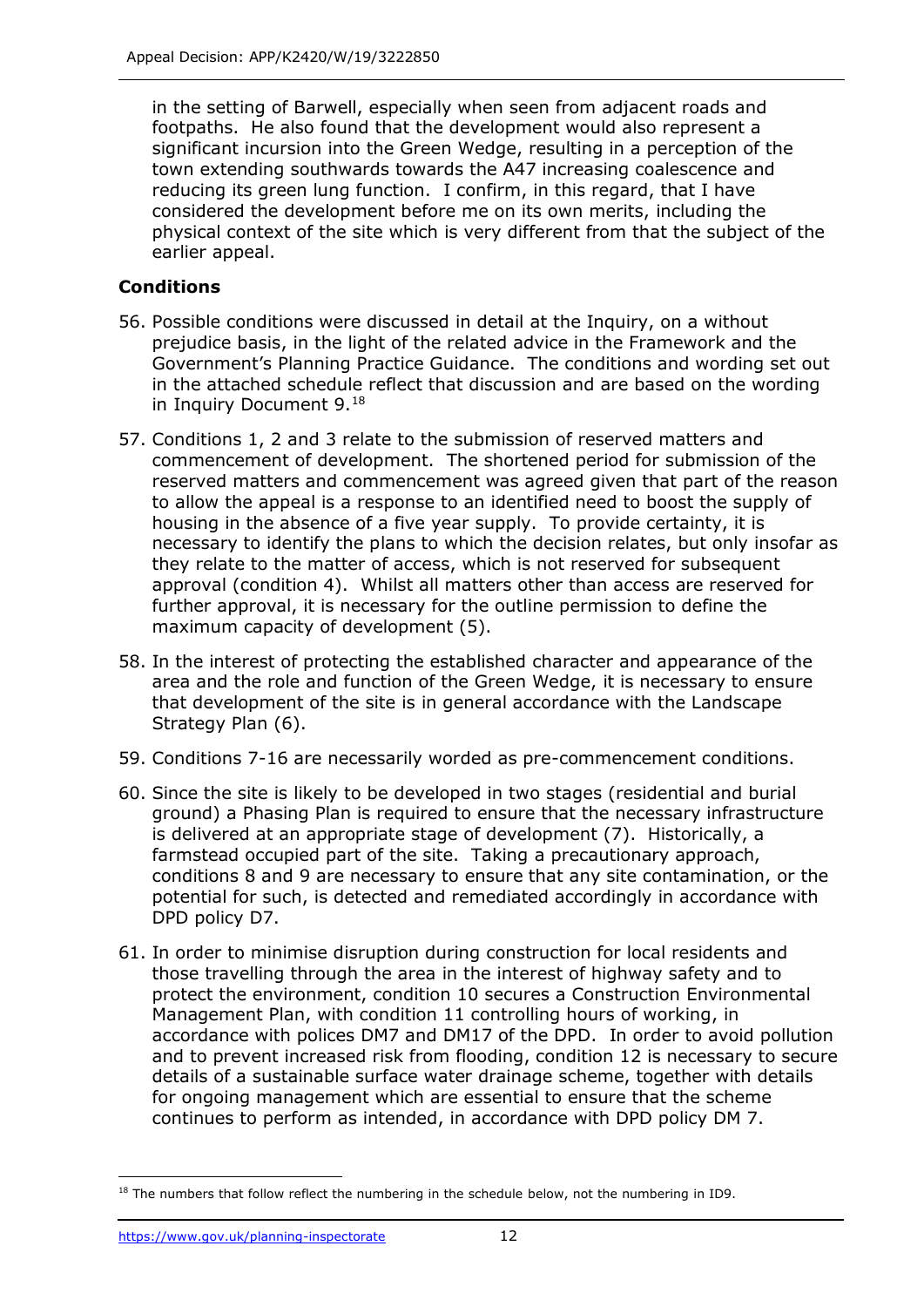- 62. A condition securing submission of and compliance with an Arboricultural Method Statement is necessary for the site as a whole, in order to ensure that trees and hedgerows on or adjacent to the site are protected during the construction period in the interest of visual amenity and biodiversity in accordance with DPD policy DM6 (13).
- 63. Details of existing and proposed ground levels and proposed finished floor levels are necessary in the interest of visual amenity and to mitigate against any residual risk of flooding in accordance with DPD policy DM10 (14). An Ecological Mitigation Plan is necessary in order to protect wildlife and nature conservation interests in accordance with DPD policy DM6 (15).
- 64. The appellant's desk-based archaeological assessment identifies a low potential for archaeological remains to be encountered on the site, which does not preclude its development. Since a geophysical survey has already been undertaken, a limited trial trenching evaluation is required, in accordance with DPD policy DM13 (16).
- 65. Conditions 17-19 are to be complied with prior to first occupation of any dwelling or the burial ground being brought into use, as appropriate. They are required in the interest of highway and pedestrian safety in accordance with policies DM17 and DM18 of the DPD.
- 66. Lastly, a condition relating to external lighting is necessary in the interest of visual amenity and to mitigate disturbance to wildlife, in accordance with policies DM7 and DM10 of the DPD (20).

*Jennifer A Vyse*  INSPECTOR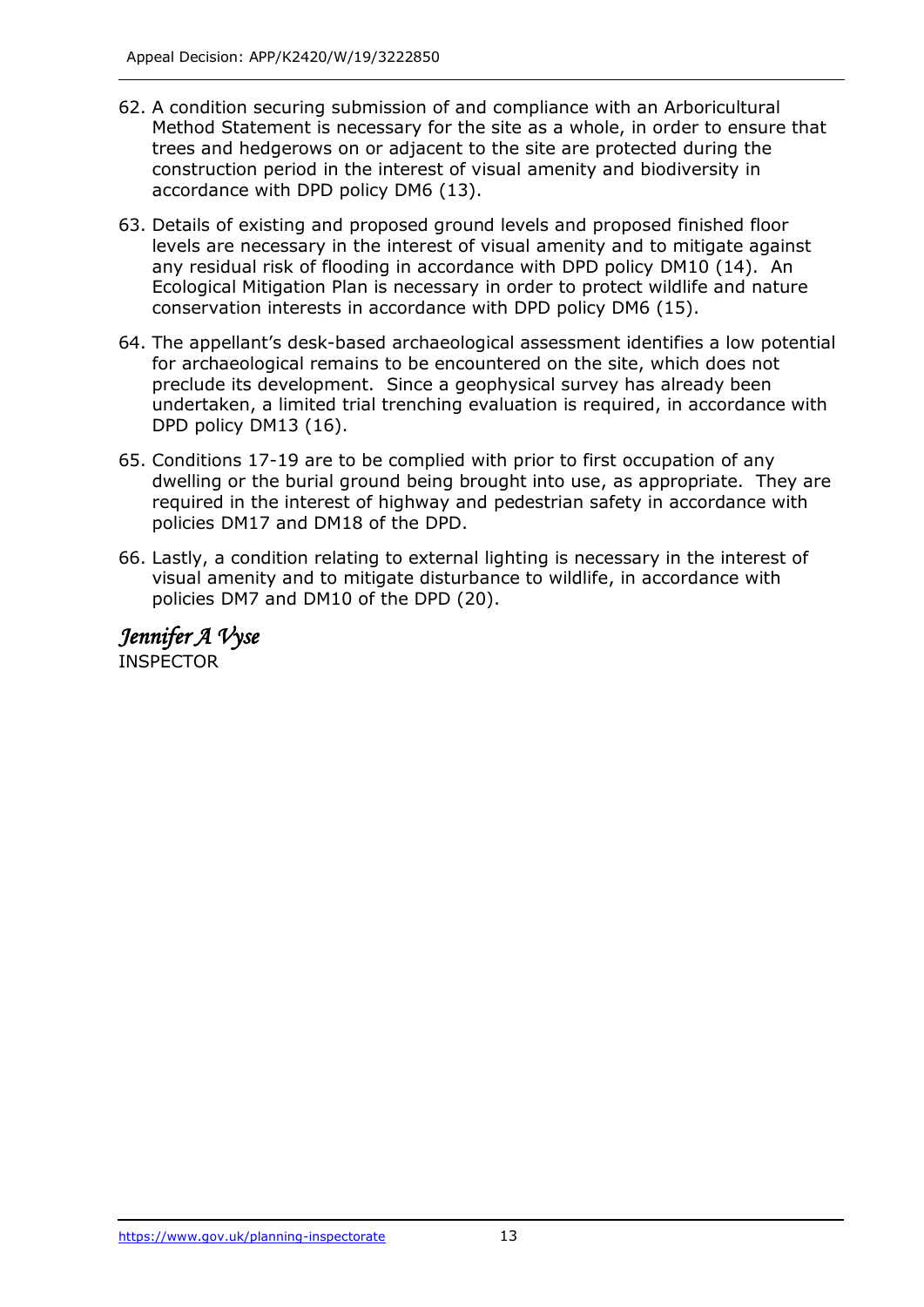#### **APPEARANCES**

#### **FOR THE LOCAL PLANNING AUTHORITY:**

He called

Kate Ahern MSc, CMLI Helen Nightingale DipEP, MRTPI Sharron Wilkinson DipUP, MRTPI

#### **FOR THE APPELLANT:**

He called

James Byrne BSc(Hons), MCIHT Robert Hughes BSc(Hons), PgDipLA, CMLI Simon Hawley BA(Hons), MA, MRTPI Patrick Downes BSc(Hons), MRICS

Hugh Richards, of Counsel **Instructed by the Borough Council** 

Director of LUC (Land Use Consultants)

Principal Planning Officer with the Borough Council (Major Projects) Senior Planning Officer with the Borough Council

Ian Ponter, of Counsel **Instructed by Harris Lamb Limited** 

Associate at mode transport planning

Landscape Partner at Tyler Grange LLP

Director at Harris Lamb Limited (Planning Department) Director and Head of Planning at Harris Lamb Limited

#### **INTERESTED PARTIES**

| Andrew Tyrer    | Development Contributions Officer, |
|-----------------|------------------------------------|
| BA(Hons), MRTPI | Leicestershire County Council      |

# **DOCUMENTS HANDED UP DURING THE INQUIRY**

- ID1 List of appearances for the appellant
- ID2 Addendum to the Statement of Common Ground: Housing Land Supply
- ID3 Draft Unilateral Undertaking
- ID4 Letter from Barwell Parish Council to Harris Lamb (7 June 2019)
- ID5 Opening submissions on behalf of the local planning authority
- ID6 Opening submissions on behalf of the appellant
- ID7 Copy of LCC response to the planning application No 19/00393/FUL (change of use of land to new burial ground, new access, landscaping and car parking)
- ID8 Agreed Note updating the parties' housing land supply figures following the related round table discussion
- ID9 Agreed suggested conditions
- ID10 Closing submissions on behalf of the local planning authority
- ID11 Closing submissions on behalf of the appellant

# **DOCUMENTS SUBMITTED AFTER THE INQUIRY**

ID 12 Completed Unilateral Undertaking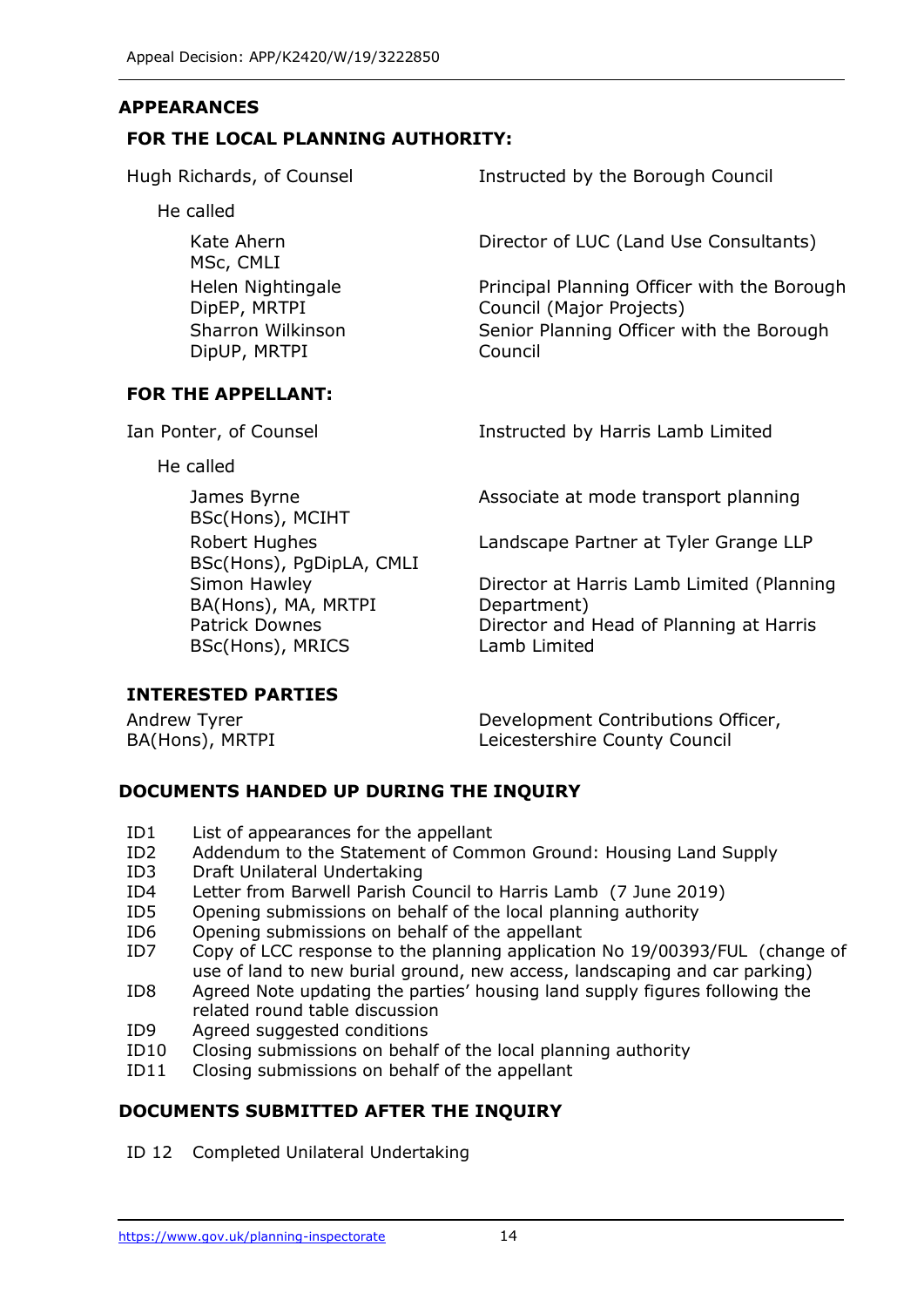#### **Schedule of Conditions Appeal APP/K2420/W/19/3222850 Land at Crabtree Farm, Hinckley Road, Barwell Leicestershire**

#### **Reserved Matters**

- 1) Details of the appearance, landscaping, layout and scale (hereinafter called 'the reserved matters') relating to each phase of development shall be submitted to and approved in writing by the local planning authority before any development begins in respect of that phase. Development shall be carried out in accordance with the approved details.
- 2) Application for approval of the reserved matters shall be made to the local planning authority not later than 18 months from the date of this permission.
- 3) The development hereby permitted shall begin no later than two years from the date of approval of the last of the reserved matters to be approved.

#### **Plans**

4) The development hereby permitted shall be carried out in accordance with the following approved plans received by the local planning authority on 1 August 2019, but only insofar as they relate to access to the site:

Access Proposals – Residential Access J32-2417-PS-001 rev F Access Proposals – Burial Ground and Residential Scheme J32-2417-PS-007 rev

#### **Development Parameters**

- 5) No more than 25 dwellings shall be constructed on the site.
- 6) All reserved matters applications shall be in general accordance with the Landscape Strategy Plan (Drawing No 11976/P13) at page 32 of the Tyler Grange Landscape and Visual Appraisal dated 15 February 2019.

# **Pre-Commencement Conditions**

- 7) Development shall not begin, including works of site clearance and preparation, unless and until a Phasing Plan for the whole of the application site, identifying the housing and burial ground phases of development, has been submitted to and approved in writing by the local planning authority. Development shall thereafter be carried out in full accordance with the approved Phasing Plan.
- 8) Development shall not begin in any phase, including works of site clearance and preparation (other than as required to be carried out as part of an approved scheme of remediation) until a scheme for the investigation of any potential land contamination in respect of that phase has been submitted to and approved in writing by the local planning authority. The scheme shall include details of how any contamination is to be dealt with. The approved scheme shall be implemented in accordance with the agreed details and any remediation works so approved shall be completed prior first use of that part of the site for the intended purpose.
- 9) Any contamination that is found during the course of development on any phase that was not previously identified, shall be reported immediately to the local planning authority. Development on the affected part of the site shall be suspended until an addendum to the scheme for the investigation of all potential land contamination and implementation pursuant to condition 8 above is submitted to and approved in writing by the local planning authority, which shall include details of how the unsuspected contamination shall be dealt with. Any remediation works so approved shall be carried out in accordance with the agreed implementation period before development on that part of the site is resumed or continued.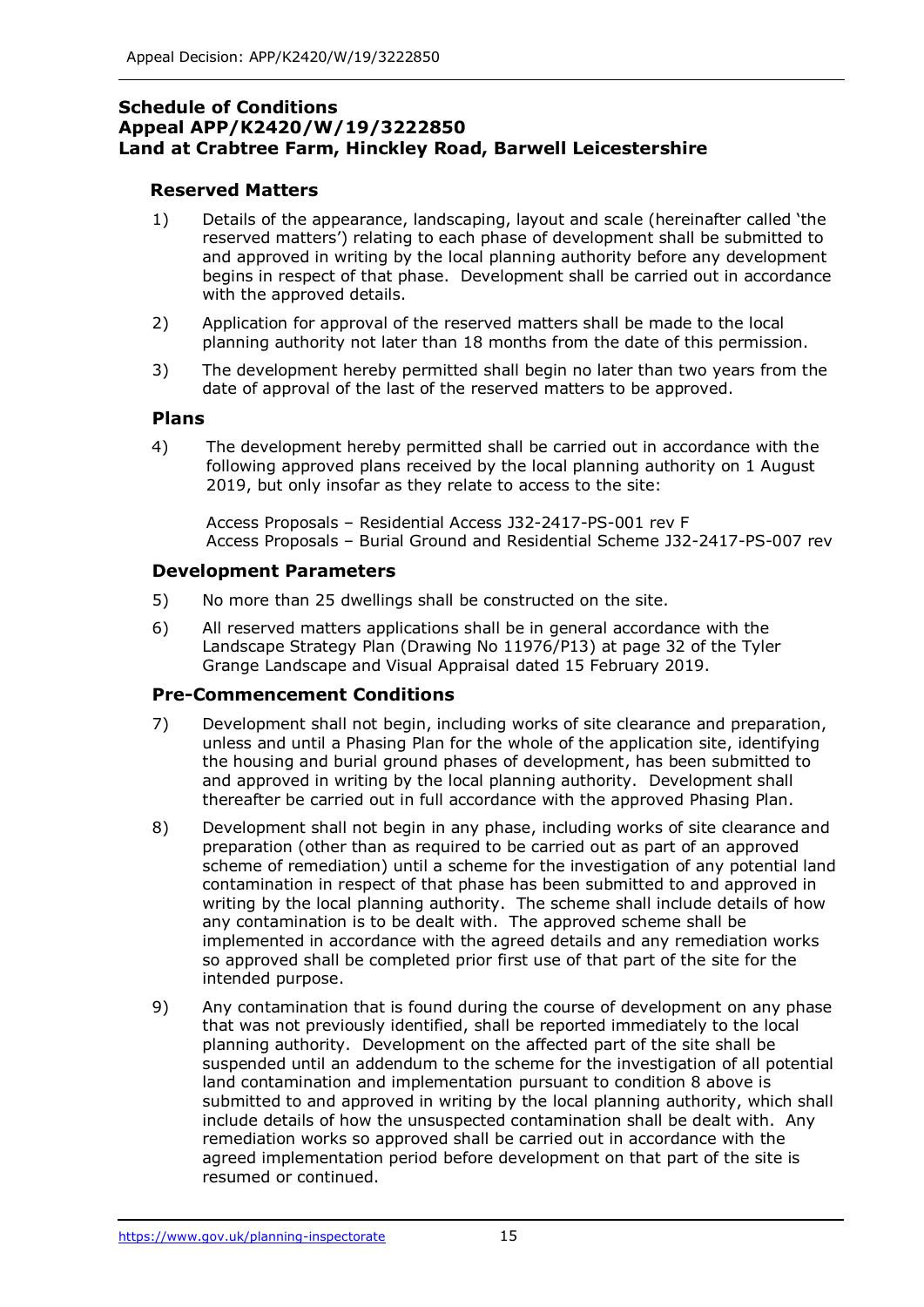- 10) Development shall not begin in any phase, including works of site clearance and preparation, unless and until a Construction Environmental Management Plan (CEMP) has been submitted to and approved in writing by the local planning authority. Development shall thereafter be carried out in full accordance with the approved CEMP which shall remain in force for the construction period for that phase. The CEMP shall detail how, during the site preparation and construction phase, the impact on existing and proposed residential premises and the environment shall be prevented or mitigated from traffic, dust, odour, noise, smoke, light and land contamination. The plan shall detail how such controls will be monitored and a procedure for the investigation of complaints.
- 11) Works of site preparation and/or construction shall not take place in any phase other than between 0730 to 1800 hours Monday to Friday and between 0800 to 1300 on Saturdays. There shall be no working on Sundays or on Bank or Public Holidays.
- 12) No development shall take place in any phase, including works of site clearance, until a surface water drainage scheme for that phase, including a timetable for implementation, has been submitted to and approved in writing by the local planning authority. The scheme shall be implemented and thereafter managed in accordance with the approved details. The submitted scheme shall include infiltration testing to assess the potential for disposing of surface water by means of a sustainable drainage system, should ensure that surface water does not drain onto the public highway and should include the management of surface water on site during construction. Where a sustainable drainage scheme is to be provided, the submitted details shall:
	- i) provide information about the design storm period and intensity, the method employed to delay and control the surface water discharged from the site and the measures taken to prevent pollution of the receiving groundwater and/or surface waters, including ensuring that no surface water drains onto the public highway;
	- ii) include a timetable for implementation of the scheme in relation to each phase of the development; and,
	- iii) provide a management and maintenance plan for the scheme, for the lifetime of the development, which shall include the arrangements for adoption of the scheme by any public authority or statutory undertaker, and any other arrangements to secure the operation of the scheme throughout its lifetime.
- 13) No development shall take place in any phases, including works of site clearance and preparation, unless and until an Arboricultural Method Statement for the site as a whole, including details of the position, species, size and condition of each existing tree and hedgerow on and adjacent to the site, and identifying those trees and hedgerows to be retained, has been submitted to and approved in writing by the local planning authority, together with details of measures for the protection of trees and hedgerows to be retained during the course of development. Development shall be carried out at all times in accordance with the approved Arboricultural Method Statement.
- 14) No development shall commence on any phase of development, including works of site clearance and preparation, until such time as the existing and proposed ground levels and, where relevant, proposed finished floor levels, for that phase of development have been submitted to and approved in writing by the local planning authority. Development shall be carried out in accordance with the approved details.
- 15) No development shall begin on any phase, including works of site clearance and preparation, unless and until an Ecological Mitigation Plan for that phase has been submitted to and approved in writing by the local planning authority. The